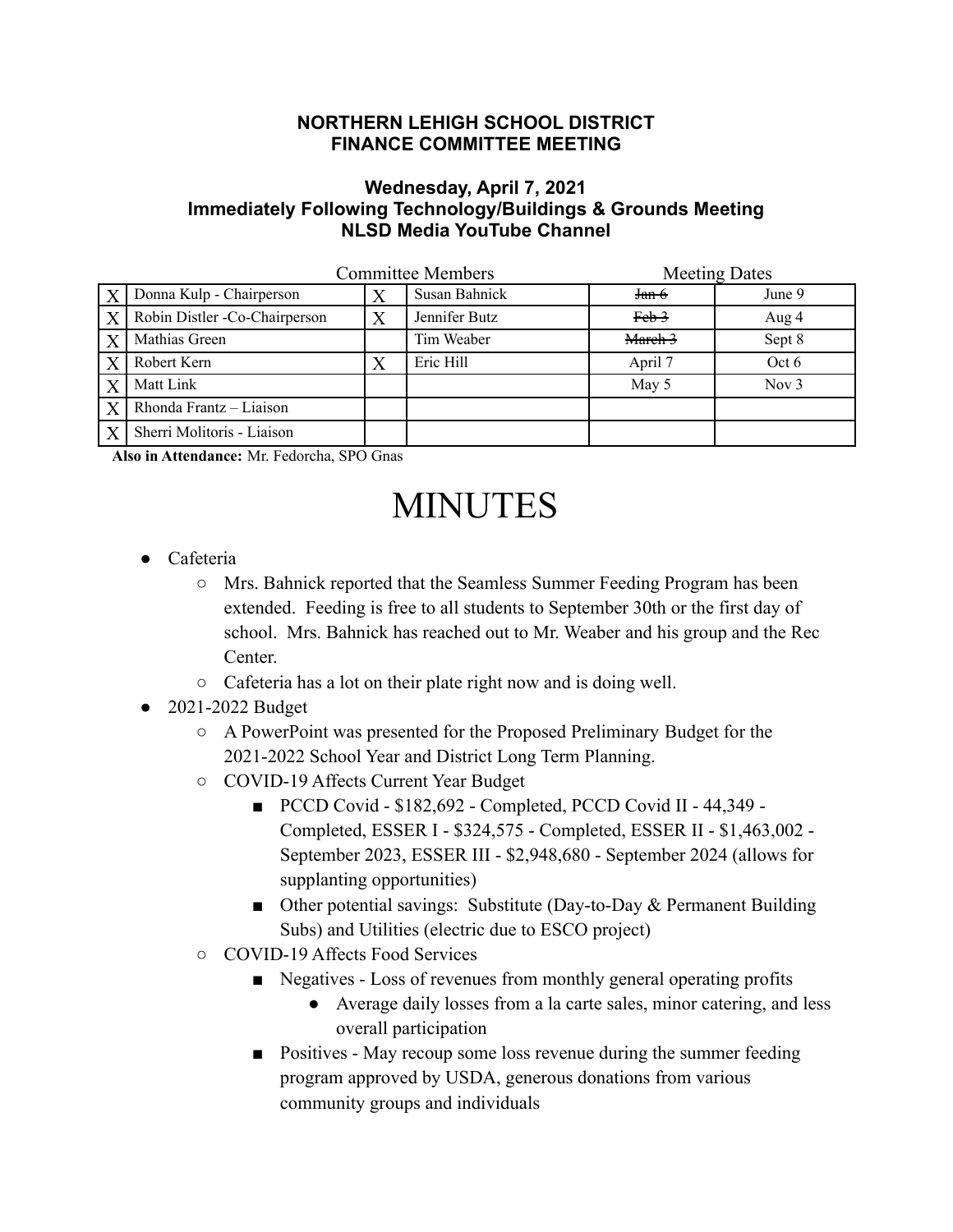- COVID 19 Affects 21/22 Budget Year & Beyond
	- Act 1 Index
		- Independent Financial Office (IFO) Projections Weighted Index February 2021
			- $0 \quad 21/22 3.4$
			- 22/23 4.2 (projected)
			- $\circ$  23/24 4.2 (projected)
			- $\circ$  24/25 3.8 (projected
			- $\circ$  25/26 3.1 (projected)
	- PSERS (Updated projected not available until June 2021)
		- Contribution Rate Projections from June 30, 2020, based on 7.25% Market Rate of Return (MRR)
			- 2021 34.95% (Actual 34.94%)
			- $0$  2022 35.62%
			- $0$  2023 36.12%
			- $\circ$  2024 36/60%
			- $\circ$  2025 37.23%
- District Profile Student enrollment trends with a 3-year look back were presented. Anticipated enrollment for 2021-2022 are: K - 110-120, 1st - 110, 2nd - 117, 3rd - 130, 4th - 122, 5th - 119, 6th - 118, 7th - 106, 8th - 141, 9th - 120, 10th - 120, 11th -125, 12th - 112
	- Enrollment is steady.
- Employee Profile Anticipated staff for 2021-2022 school year: Support Staff 113 (108 for 20/21), Professional Staff - 126.5 (125.5 for 20/21), Administration - 16 (16 for 20/21) Total staff for 21/22: 248.5
	- Potential increase in position to help address learning loss, funding through ESSER grants. Any new hires would be made aware that the position is through grant funding and could go away at the end of the 2023/2024 school year. These positions would create smaller group instruction.
- Composite Data as related to expenditures, revenues, and fund balance.
	- Looking back at the 18-19 and 19-20 school years (actual numbers).
		- 18-19 SY 34.5 million in expenditures, 32.9 million in revenues, and used almost 1.6 million in fund balance to balance the budget
		- 19-20 SY 33.9 million in expenditures, 33.7 million in revenues, and used about 162,000 in fund balance to balance the budget
		- 20-21 SY (Estimated through the end of the year) 32.9 million in expenditures, 33.7 million in revenues. Will probably realize about \$760,000 in additional revenues which means that the fund balance will be increased.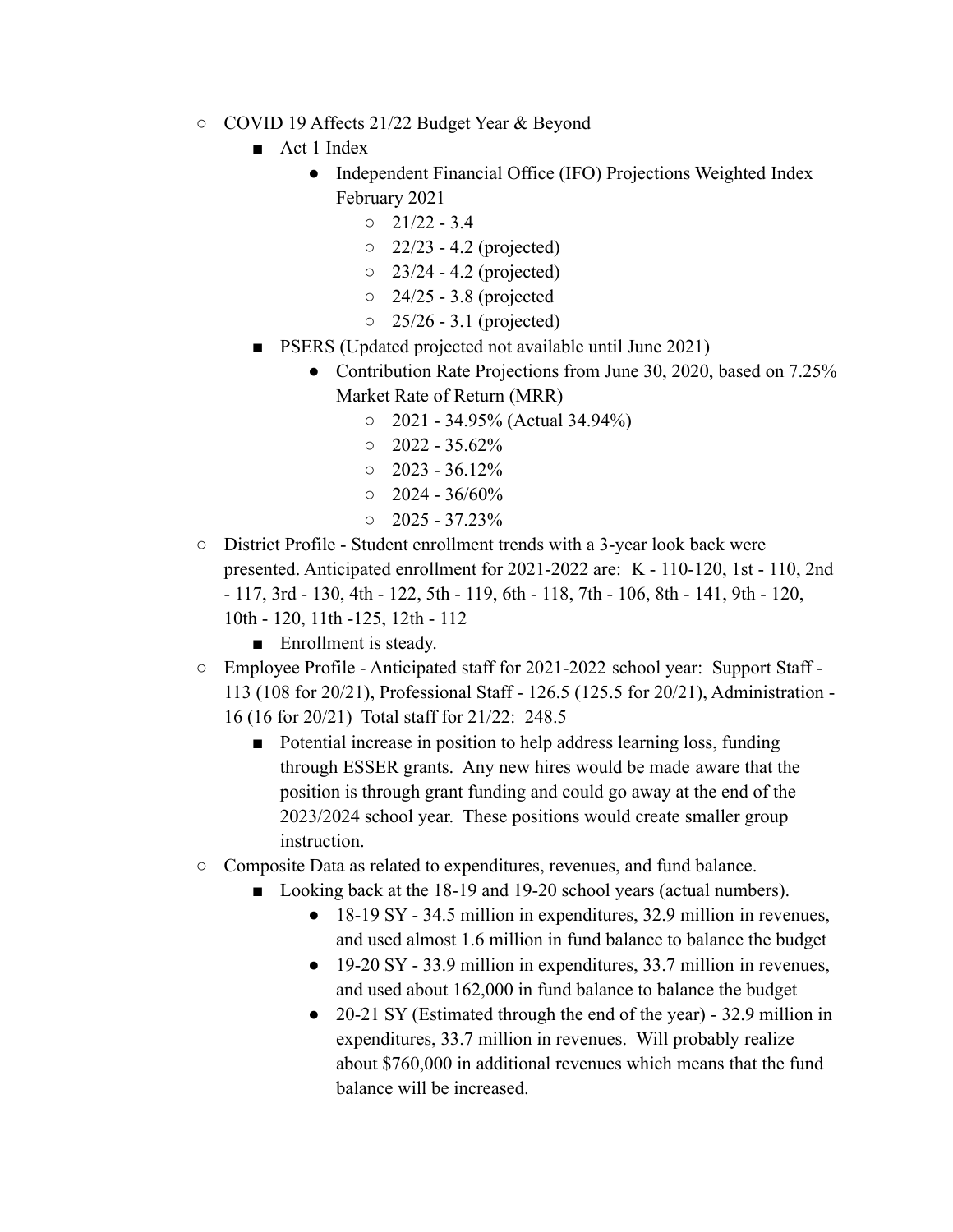- Agreed not to raise taxes over the adjusted index of 4% per approved Act 1 Resolution in December.
- Did not apply for exception (Special Education, PSERS)
- Anticipated that the fund balance at the end of the year will be somewhere 10.5 million with the additional \$760,000.
- Again, these are all projected numbers.
- Recommended Action at each building level
	- Peters Elementary
		- Two additional support staff (instructional paraeducators)
		- Relocate one professional staff position to Slatington Elementary based on class sizes.
		- No budgetary increase for materials or programs
		- Playground equipment upgrades are desired and administration is considering action to be funded through ESSER funds.
	- Slatington Elementary
		- Two additional support staff (instructional paraeducators)
		- Relocate one professional staff position from Peters Elementary based on class sizes.
		- No budgetary increase for materials or programs
	- Northern Lehigh Middle School
		- One additional support staff (instructional paraeducators)
		- Reduction of one professional position (ELDP/Gifted) through attrition. Without filling the position, we can still meet the needs in the district with staff that is available.
		- No budgetary increase for materials or programs
	- Northern Lehigh High School
		- Status quo for support and professional staff
		- No budgetary increase for materials or programs
- 2021/2022 Budget Concerns Expenditures
	- Increase in Salaries \$483,000
	- Increase in Retirement/PSERS \$212,000
	- Increase in Medical \$200,000
	- Increase in Social Security \$32,000
		- Retirements are not taken into consideration for the above until board approved. Numbers will be accurate for the May board meeting.
	- Increase in Charter School \$456,000
		- $\bullet$  19/20 Paid \$1,268,000
		- 20/21 Anticipating \$1,724,000
	- Increase in Technology \$50,000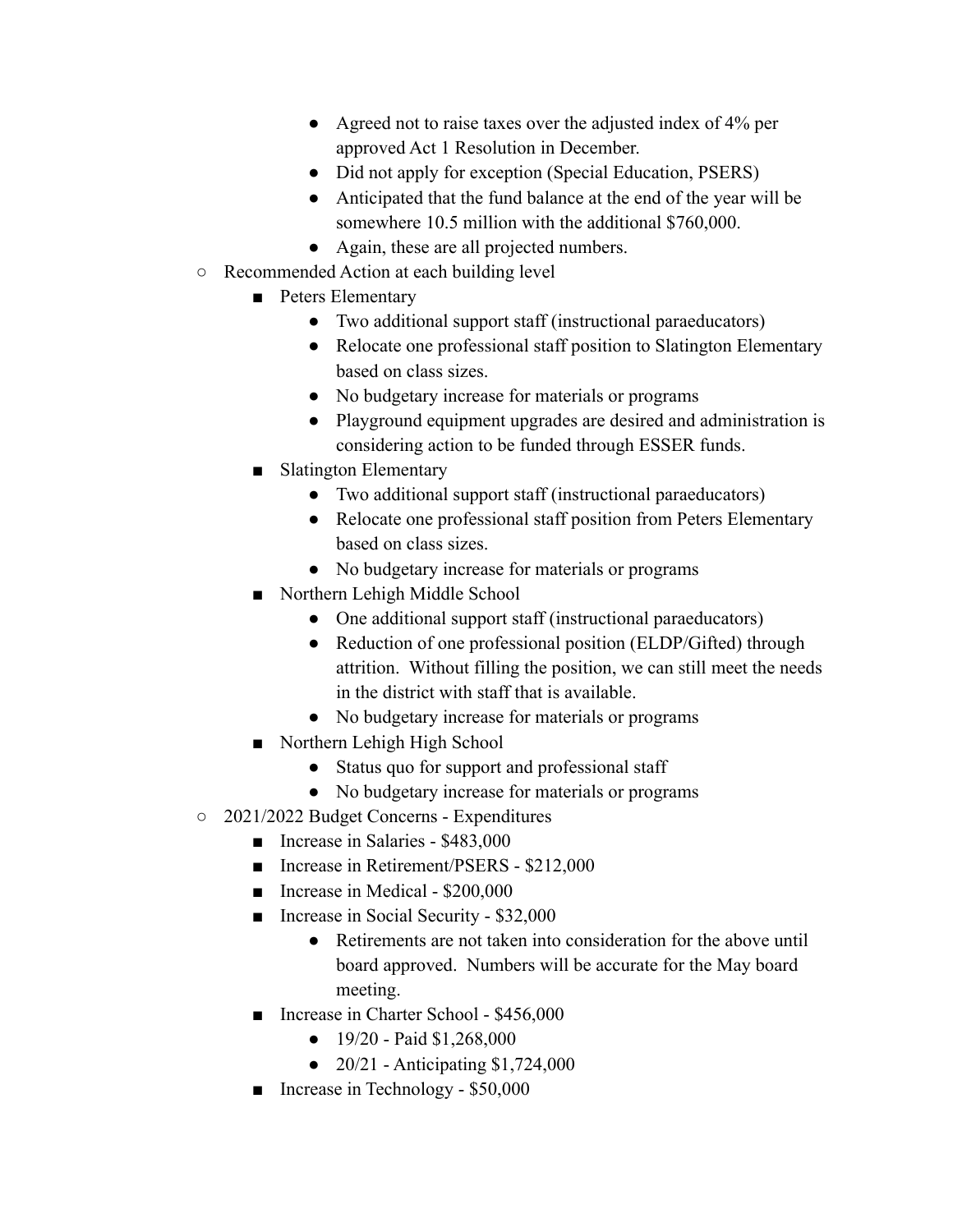- Increase at LCTI \$75,000
- Reduction in Electric \$25,000 (ESCO project savings)
- Heating Oil Waiting on bid for April 30, 2021
- Reduction in Outplacement \$25,000

Mr. Green commented that the retirement, medical and social security increase is almost as much as the salary increase.

- Current Budget Revenues
	- Real Estate Tax Collection Rate
		- Due to COVID, projected 92.75% collection (reduction of 1%). However the collection was 94% rate. Recommending 93.75% for the 21/22 SY
		- 21/22 Potential Tax Freeze could be a loss of \$338,000 this year and every year thereafter
	- Per Capita Collection is right on target
	- EIT Collections
	- Still reduction in interest in investments because the investment market is not giving a lot of money right now. Moving to Neffs Bank has given the district better monthly returns on interest.
	- State & Federal Revenues currently budgets flat for Basic Education and Special Education
- Current Fund Balance June 30, 2020
	- End the year with 9.7 million in the fund balance.
	- Do not anticipate using any this year. Most likely a \$700-\$750,000 increase.
	- Bonds were refinanced. Had we not refinanced, we would have paid almost 3 million in bond payment this year and using 2 million in fund balance for the payment. 2022-2023 the bond payments are coming back to the 3 million in payments. The bonds will be finished in the 2028-2029 school year.
- Long Term Project Planning & Fund Balance Utilization
	- NLHS Science Rooms Labs Completed
	- NLHS Furniture Science Rooms Completed
	- Network Switches Completed
	- NLMS Classroom Tile Floors Completed
	- NLMS Furniture Replacement Delay
	- Large Utility Shed/Pole Building Delay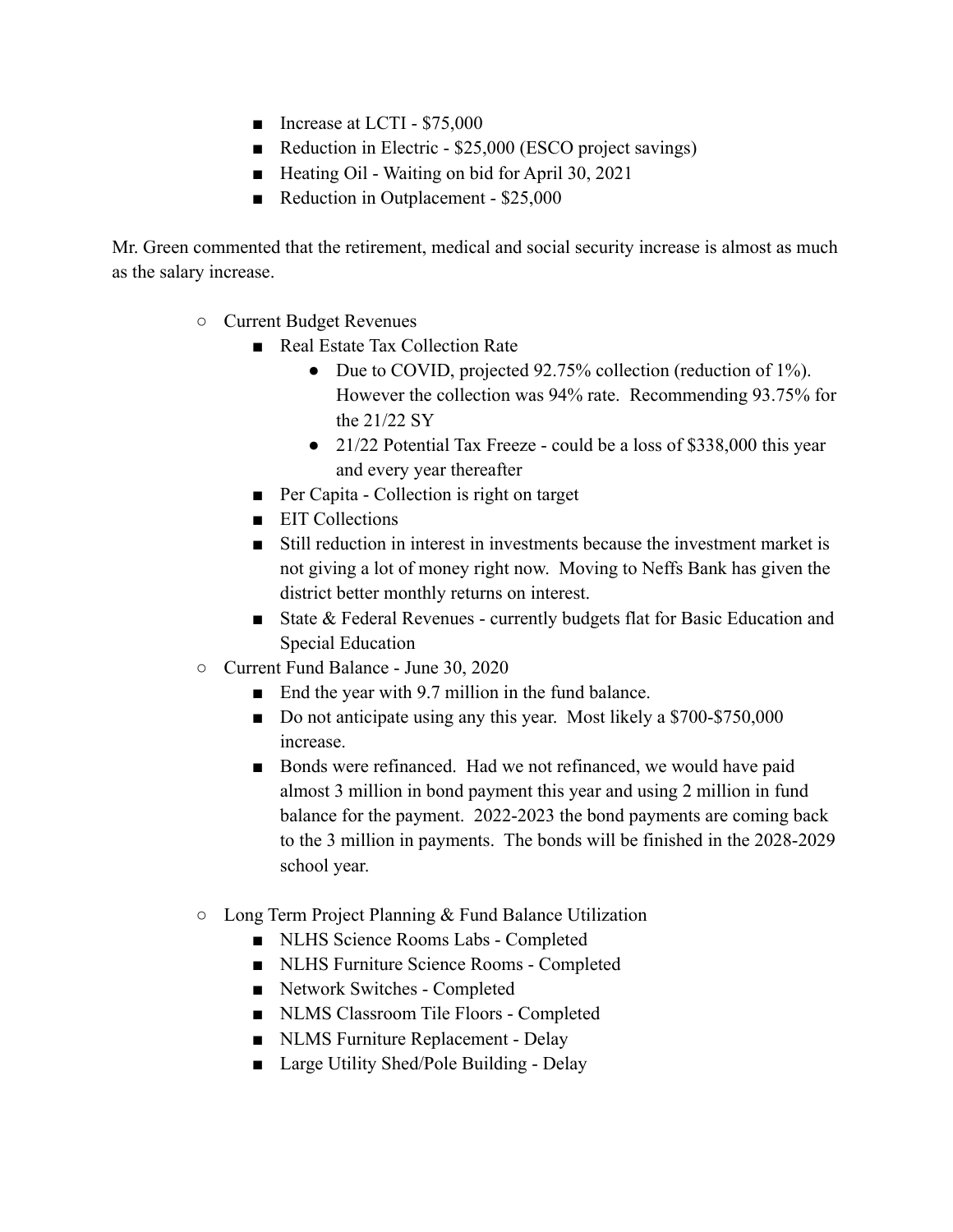- Field House/Stadium Crack and Seal Coating Recommending to complete this budget year prior to 6/30/21
- Peters Crack and Seal Coating Recommending to complete this budget year prior to 6/30/21.
- Replace Little Dump Truck Completed
- NLHS Furniture Replacement Delay
- NLMS Kitchen Looking at total replacement researching cost and funding source. McClure Company will be looking at the kitchen next Monday.
- Slatington Furniture Replacement Delay
- Water Treatment Plant at Peters 22/23 SY
- Peters Furniture Replacement 22/23 SY
- Chillers at NLHS 22/23 SY
- Zero-Turn Lawn Mower purchase order has been issued from current budget
- Bobcat looking to purchase July 2023
- Maintenance Truck w/Utility Box looking to purchase July 2023
- Baseball/Softball Fields 24/25 SY
- Estimated Fund Balance June 30, 2021
	- In July 2020 there was 9.7 million. Anticipating addition of \$760,000 this year. Should end somewhere around 10.5 million.
	- Prediction of \$1,197,722 shortfall for the 21/22 SY. Still not sure where the state budget will fall with anticipated increases.
- The (Tentative) Big Picture
	- Expenses \$34,377,801
	- Revenues \$33,180,079
	- Shortfall  $$1,197,722$ 
		- PSERS \$212,000
		- Healthcare Increases \$200,000
		- Additional amount need to balance budget \$785,722
- Potential Additional Revenues Not in Current Numbers
	- Governor's Proposed Budget
		- Basic Education Subsidy Increase \$116,883
		- Special Education Subsidy Increase \$233,664
- Administrative Recommendations
	- Consider a tax increase and utilization of fund balance to generate some revenue for the upcoming year.
	- Transportation Subsidy
		- Continue to work with Brandywine for Fixed Costs 2020-2021 SY so subsidy is not affected in the 2021-2022 school year.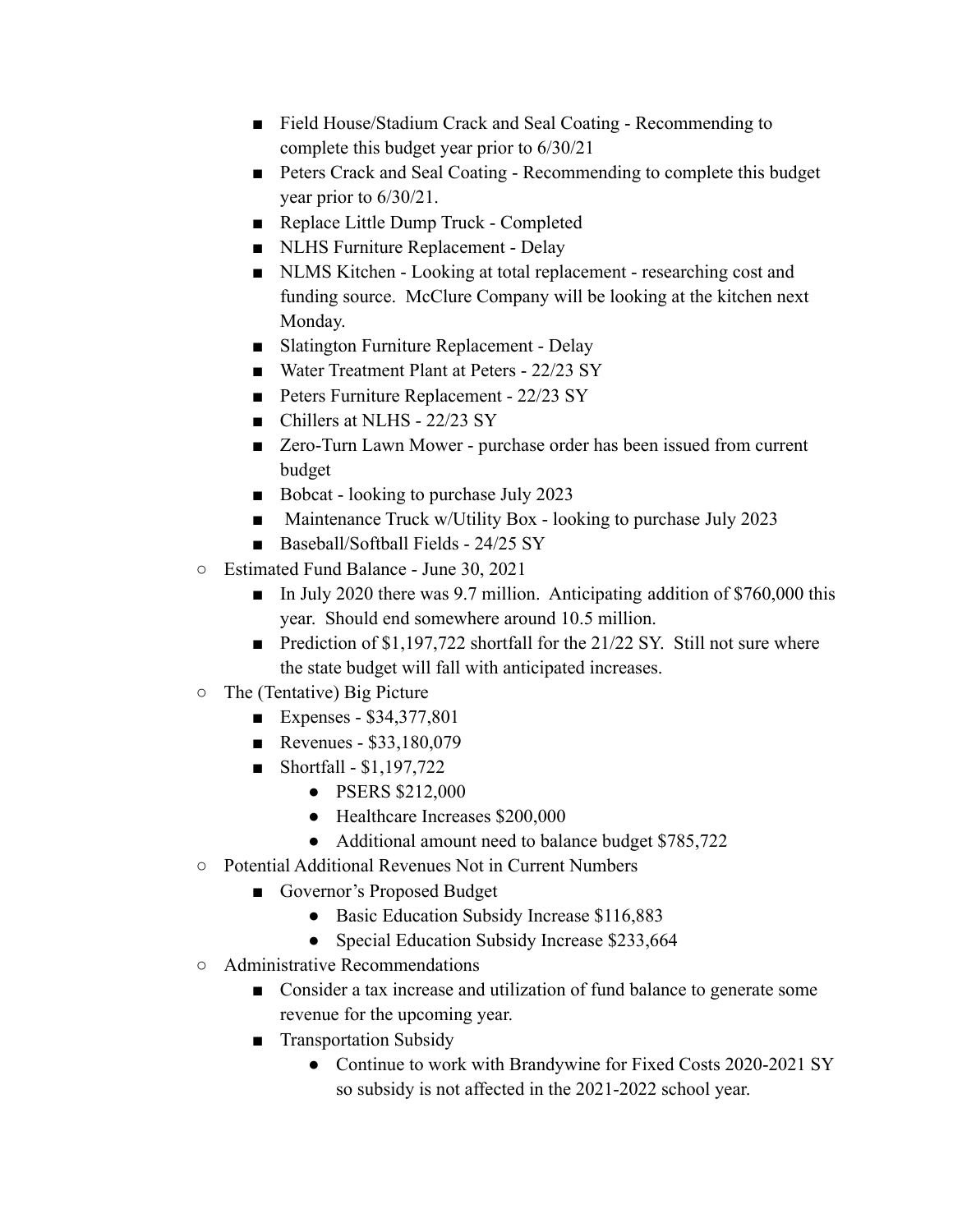■ Continue to look for opportunities to decrease expenditure and/or increase revenues as more information becomes available on ESSER's II & III funding and supplanting opportunities.

Mrs. Kulp asked if the ESSER grant could be used towards the NLMS kitchen. Mrs. Molitoris said yes, that it is what we are looking at to see if it can be used for that purpose. ESSER's does allow to supplant.

Mr. Kern asked if Mrs. Molitoris could give an approximation on how much we spend each year on technology. The current technology budget is \$403,000. \$100,000 is in there as a cushion because we are building up for the four year lease for replacement of ChromeBooks. The district spends \$303,000 for technology. Mr. Kern commented that we've entered this year of COVID and he's been quiet on the use of technology in education. It's become apparent that this is a huge need. We trained our staff in a hurry. Used an outside source. Sooner or later that outside source goes away and we still have this \$500,000 for investment, laptops and technology and hotspots and community spots. Yet, we're doing nothing to improve our staff over the years in educational technology. There are free educational apps that our teachers are never going to research. There's a plethora of different opportunities in educating our staff and training our staff in the use of technology in the classroom. His fear is if there is not a position in the district to oversee the entire program, it's going to go away as wasted money. He does not want to see the district fall behind in the use of technology for education. If we don't improve that, we're going to lose students to people who can do that. He thinks we have an opportunity here to really focus on the use of technology in educating our kids. He's not saying to supplant teachers, he's talking about in addition to, so that in the classroom we have the use of technology to enhance learning. It's paramount that we use or utilize whatever resources we have to continue this. Mr. Kern commented that Eric does a great job and everything that he has done for the infrastructure. It's how we use it now. If we're going to advance as a school district, we need to start looking at what's coming.

Mrs. Molitoris clarified what Mr. Kern was asking. You're looking at a position, a teacher or somebody that is a technology education person, that will teach our staff how to effectively use the programs. Mr. Kern commented that he is looking at an administrator to do that. Mrs. Molitoris agreed to the correction.

Mr. Fedorcha complimented Mrs. Molitoris and Mrs. Frantz on putting the budget together.